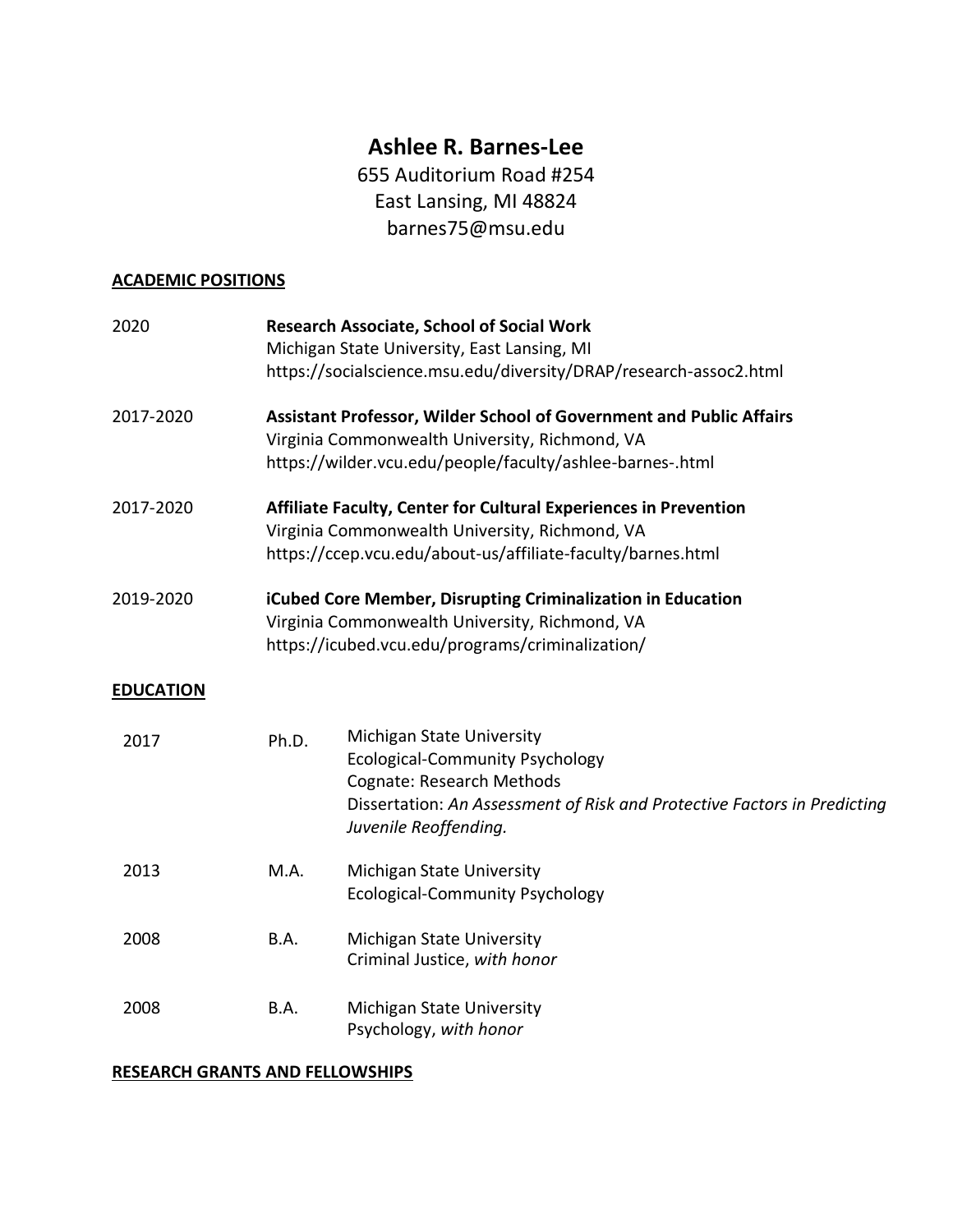- 2019-2020 Co- Principal Investigator, **Identifying Opportunities to Disrupt the Criminalization of Black Girls in Richmond, VA: Perspectives from Key Stakeholders** Virginia Commonwealth University \$4,875
- 2018-2019 Principal Investigator, **Parental Racial Socialization as a Mechanism to Reduce Racial Disparities in School-to-Prison Pipeline Trends**. Virginia Commonwealth University \$5,000
- 2015-2016 Principal Investigator, **An Assessment of Risk and Protective Factors in Predicting Juvenile Reoffending.** State of Michigan and Michigan State University \$37,300

#### **RESEARCH GRANTS AND FELLOWSHIPS (UNDER REVIEW)**

2020 Co-Principal Investigator, **Hidden World: A Narrative Study Exploring the Academic Experiences and Histories of Students in a Remedial and Last-Chance Alternative School** Spencer Foundation \$50,000

#### **RESEARCH GRANTS AND FELLOWSHIPS (NOT FUNDED)**

| 2019 | Co-Principal Investigator, Reframing the Narrative on Academic Success: A<br>Case Study Exploring Stakeholder Perceptions and Experiences in an<br><b>Alternative School</b><br><b>Spencer Foundation</b><br>\$50,000 |
|------|-----------------------------------------------------------------------------------------------------------------------------------------------------------------------------------------------------------------------|
| 2017 | Principal Investigator, Examination of the Predictive Validity of the<br>Protective Factors for Reducing Juvenile Reoffending Assessment: A Pilot<br>Study<br>Virginia Commonwealth University<br>\$5,000             |
| 2016 | Principal Investigator, An Assessment of Risk and Protective Factors in<br><b>Juvenile Reoffending</b><br>Ford Foundation Doctoral Fellowship, Honorable Mention<br>\$25,000                                          |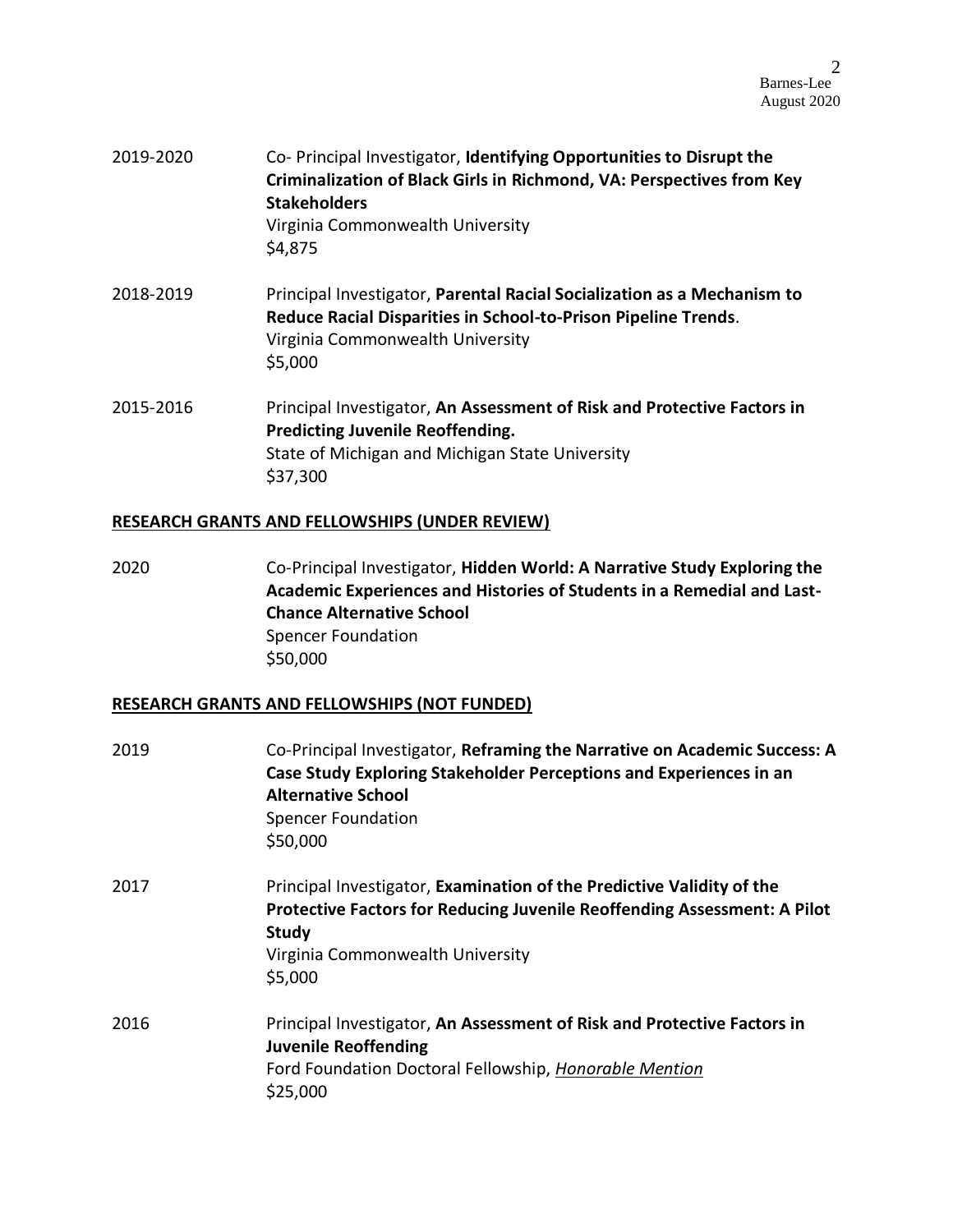| 2015 | Principal Investigator, An Assessment of Risk and Protective Factors in |
|------|-------------------------------------------------------------------------|
|      | <b>Predicting Juvenile Delinquency</b>                                  |
|      | Ford Foundation Doctoral Fellowship, Honorable Mention                  |
|      | \$25,000                                                                |

2014 Principal Investigator, **The Youth Level of Service/Case Management Inventory: The Predictive Validity of Post-Court Involvement Assessment** Ford Foundation Doctoral Fellowship, *Honorable Mention* \$25,000

#### **PROFESSIONAL DEVELOPMENT HONORS AND AWARDS**

| 2019      | VCU iCubed Professional Development Grant (\$500)                      |
|-----------|------------------------------------------------------------------------|
| 2019      | National Center for Faculty Development & Diversity Grant (\$3,450)    |
| 2019      | Michigan State University AGEP Alumni Spotlight                        |
| 2018      | Service-Learning Faculty Learning Committee Award (\$500)              |
| 2018      | Virginia Commonwealth University ASPIRE Faculty Fellow (\$1,500)       |
| 2018      | APPAM 40 for 40 Early Career Scholar Award nominee                     |
| 2017      | Robert Wood Johnson Foundation New Connections Awardee (\$650)         |
| 2016      | Society for Psychological Study of Issues (SPSSI) Travel Award (\$500) |
| 2014      | Michigan State University Childcare Grant (\$2,500)                    |
| 2014      | Spartan Kids Child Grant (\$5,000)                                     |
| 2014-2016 | College of Social Science Research Scholars Fellowship (\$18,000)      |
| 2014      | National Science Foundation Conference Travel Funding (\$700)          |
| 2013      | Council of Graduate Students Conference Attendance Grant (\$300)       |
| 2012      | Michigan State University AGEP Leadership Award (\$1,150)              |
| 2012      | Department of Psychology Graduate Student Fellowship (\$750)           |
| 2012-2015 | Alliance for Graduate Education and the Professoriate Award (\$8,000)  |
| 2012-2014 | Department of Psychology Research Support Fellowship (\$750)           |
| 2012      | Graduate School Travel Conference Attendance Grant (\$350)             |
| 2012-2016 | Department of Psychology Conference Attendance Fellowship (\$2,400)    |
| 2011-2015 | Education Opportunity Fellowship (\$6,000)                             |
|           |                                                                        |

**PEER-REVIEWED PUBLICATIONS** (\*denotes student author)

**Barnes-Lee, A. R.** (2020) Development of the Protective Factors for Reducing Juvenile Recidivism: A strengths-based approach to risk assessment. *Criminal Justice & Behavior.*

**Barnes-Lee, A. R.** & Campbell, C. (2020). Protective Factors for Reducing Juvenile Recidivism (PFRJR): An examination of incremental and differential predictive validity. *Criminal Justice & Behavior.*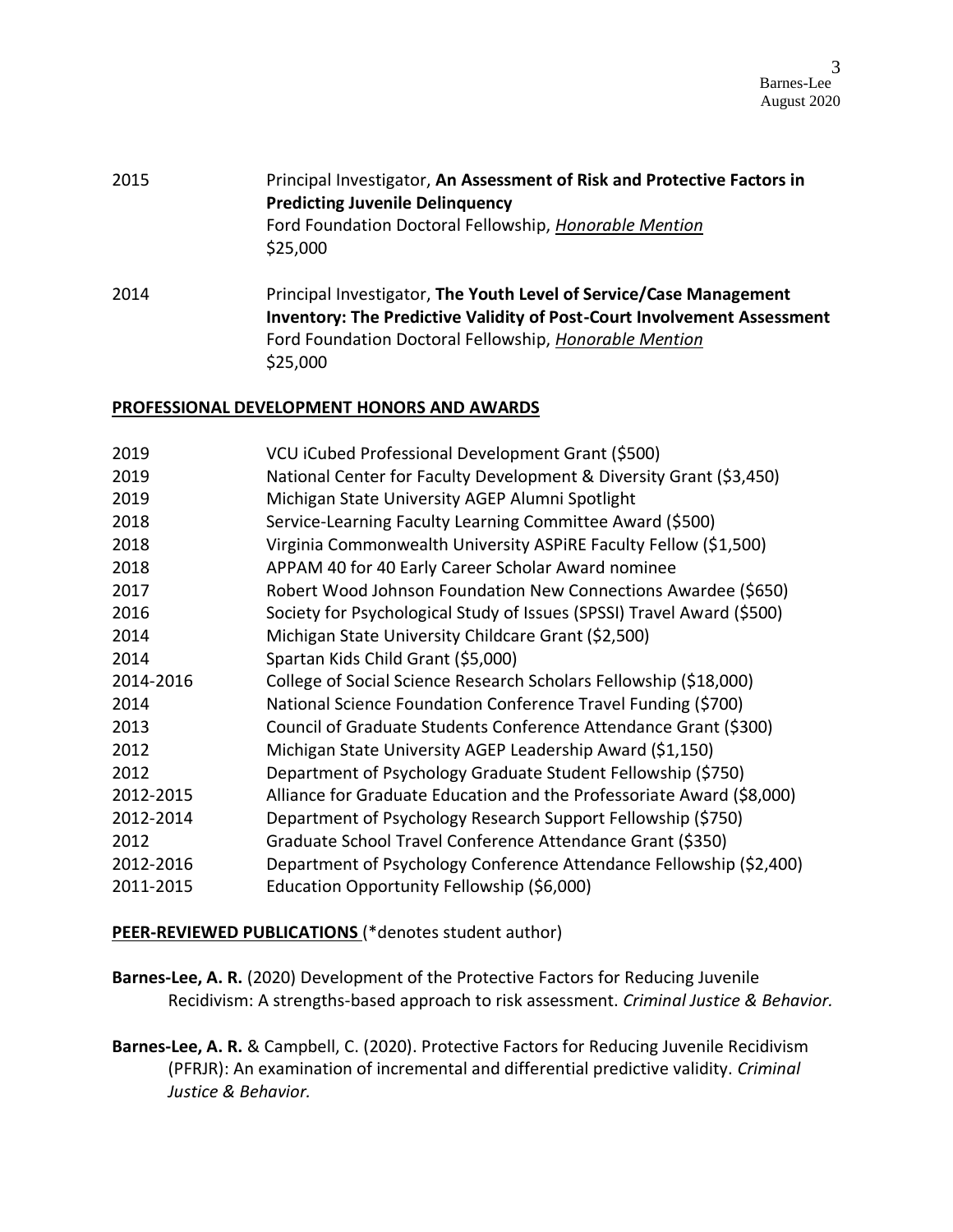- Campbell, C., **Barnes-Lee, A. R.,** \*Papp, J., \*D'Amato, C., Anderson V., & \*Moses, N. (2020) Understanding the role of neighborhood disadvantage and individual differences on time to recidivism among youth. *Criminal Justice & Behavior.* [https://doi.org/10.1177/0093854820924834](https://doi.org/10.1177%2F0093854820924834)
- Onifade, E., **Barnes, A.R.,** Campbell, C, \*Mandalari, A. (2019). Risk assessment as a mechanism for reducing differential treatment of minorities by a juvenile justice system. *Journal of Ethnicity & Criminal Justice*. 17(*3*), 203-227. <https://doi.org/10.1080/15377938.2019.1619647>
- Campbell, C., \*Papp, J. \*Miller, W., **Barnes, A. R.**, Onifade, E., & Anderson, V. (2019). Assessing interventions needs of juvenile probationers: An application of latent profile analysis to a risk need responsivity assessment model. *Criminal Justice and Behavior.* 46(*1*), 82-100. [https://doi.org/10.1177/0093854818796869](https://doi.org/10.1177%2F0093854818796869)
- Campbell, C., \*Papp, J. **Barnes, A. R.**, Onifade, E., & Anderson, V. (2018). Risk assessment and juvenile justice: An interaction between risk, race, and gender. *Criminology & Public Policy. 17(*3*), 525-545.* <https://doi.org/10.1111/1745-9133.12377>
- Campbell, N. **Barnes, A.R.,** \*Mandalari, A. Onifade, E., Campbell, C., Anderson, V., Kashy, D. & Davidson, W. (2017) Disproportionate minority contact in the juvenile justice system: An investigation of racial disparities at program referral. *Journal of Ethnicity in Criminal Justice, 1-22.* <https://doi.org/10.1080/15377938.2017.1347544>
- **Barnes, A. R.,** Campbell, N., Anderson, V., Campbell, C., Onifade, E., & Davidson, W. (2016). Validity of initial, exit, and dynamic juvenile risk assessment: An examination across race and gender. *Journal of Offender Rehabilitation*, *55*(1), 21-38. <https://doi.org/10.1080/10509674.2015.1107004>
- Anderson, V., **Barnes, A. R.,** Campbell, N., Campbell, C., Onifade, E., & Davidson, W. (2016) Gender and adolescents' risk for recidivism in truancy court. *Journal of Juvenile Justice, 5(*1*),* 93-110*.*
- Anderson, V., Davidson, W., **Barnes, A. R.,** Campbell, C., Peterson, J. & Onifade, E. (2016). The differential predictive validity of the Youth Level of Service/Case Management Inventory: The role of gender. *Psychology, Crime and Law, 22(*7), 666-677. <https://doi.org/10.1080/1068316X.2016.1174861>
- Anderson, V. R., \*Walerych, B. M., Campbell, N. A., **Barnes, A. R**., Davidson, W. S., Campbell, C. A., Onifade, E., & Petersen, J. (2016). Gender-responsive intervention for female juvenile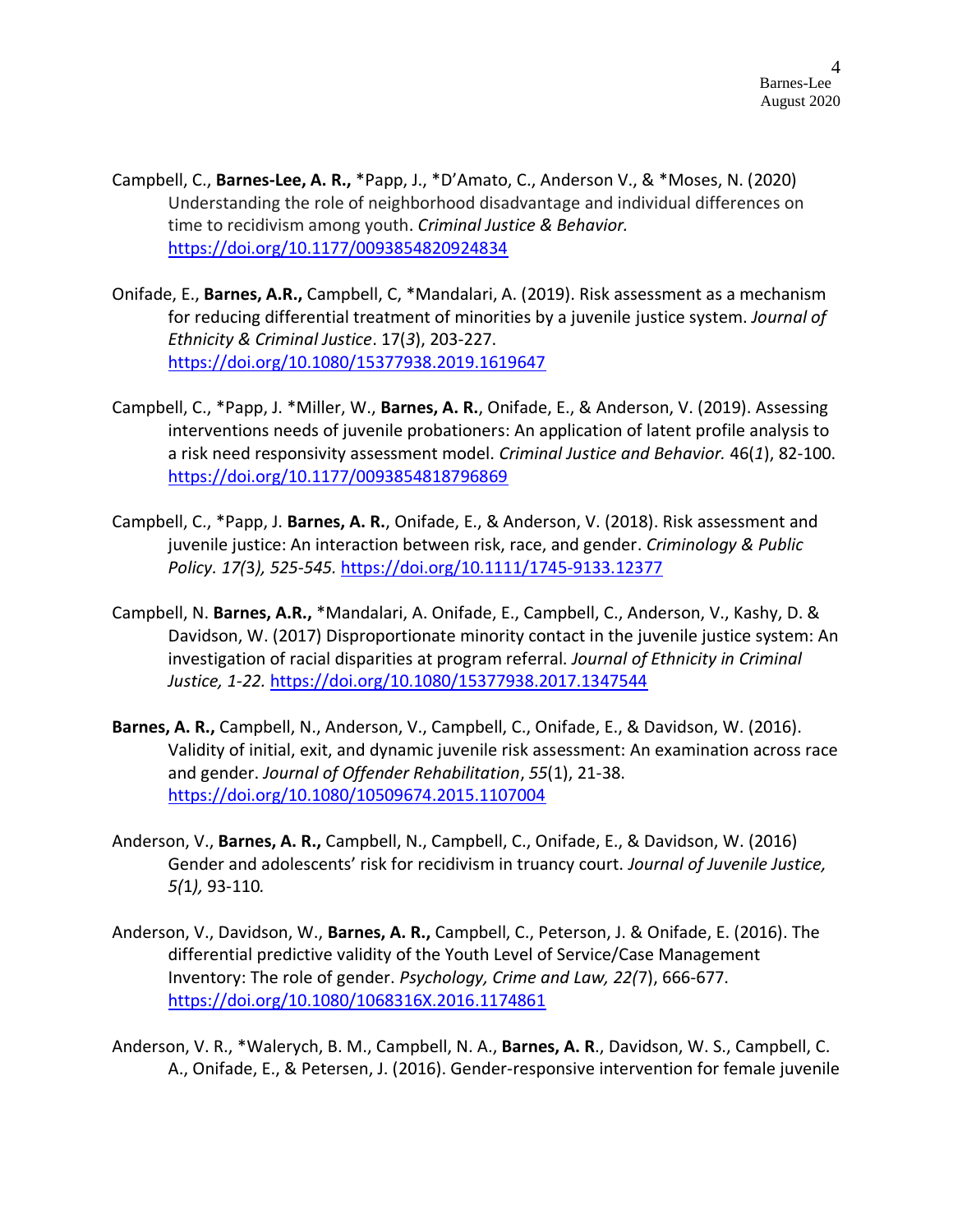offenders: A quasi-experimental outcome evaluation. *Feminist Criminology.* [https://doi.org/10.1177/1557085116677749](https://doi.org/10.1177%2F1557085116677749)

- Lee, J., & **Barnes, A. R**. (2015). Predominantly white institutions: Transition programs to address academic underpreparedness and experiences of discrimination. *Translational Issues in Psychological Sciences, 1(*4*),* 401-410. [https://doi.org/10.1037/tps0000043](https://psycnet.apa.org/doi/10.1037/tps0000043)
- Onifade, E., **Barnes, A. R.,** Campbell, C., Anderson, V., Peterson, J., & Davidson, W. (2014). Juvenile offenders and experiences of neglect: The validity of the YLS/CMI with dualstatus youth. *Children and Youth Services Review, 46*, 112-119. <https://doi.org/10.1016/j.childyouth.2014.08.004>
- Campbell, C., Onifade, E., **Barnes, A. R.,** Peterson, J., Davidson, W., Anderson, V. & Gordon, D. (2014). Screening offenders: The exploration of a Youth Level of Service/Case Management Inventory (YLS/CMI) brief screener. *Journal of Offender Rehabilitation, 53*(1), 19-34. <https://doi.org/10.1080/10509674.2013.861314>
- Burt, S.A., **Barnes, A. R.**, McGue, M., & Iacono, W. G. (2008). Parental divorce and adolescent delinquency: Ruling out the impact of common genes. *Developmental Psychology, 44*(6), 1668-1677. [https://doi.org/10.1037/a0013477](https://psycnet.apa.org/doi/10.1037/a0013477)

#### **MANUSCRIPTS INVITED FOR RESUBMISSION** (\*denotes student author)

- **Barnes-Lee, A. R.** An extensive review of the predictive validity of protective factors in juvenile risk assessment. *Children and Youth Services Review.*
- Anderson, V. R., \*Rubino, L.L., Campbell, C.A \*Mandalari, A. & **Barnes, A.R**. Effectiveness of inhome detention tethers for female juvenile offenders. *Justice Evaluation Journal.*
- \*Allen, K., Jones, S., Lozado, F., **Barnes, A.R.** & Utsey, S. (*re-submitted*). Critical Consciousness, racial identify, and appropriated racial oppression in Black emerging adults. *Journal of Black Psychology*

#### **MANUSCRIPTS IN PREPARATION**

- **Barnes-Lee, A. R.** & Goodson, M. Age, race/ethnicity, and gender as moderating responsivity factors in predicting change in risk and recidivism.
- Campbell, C., **Barnes-Lee, A. R.,** & Papp, J. An examination of the OYAS-DIS: The relationship between strengths, juvenile court outcomes, and recidivism.

#### **OTHER PUBLICATIONS**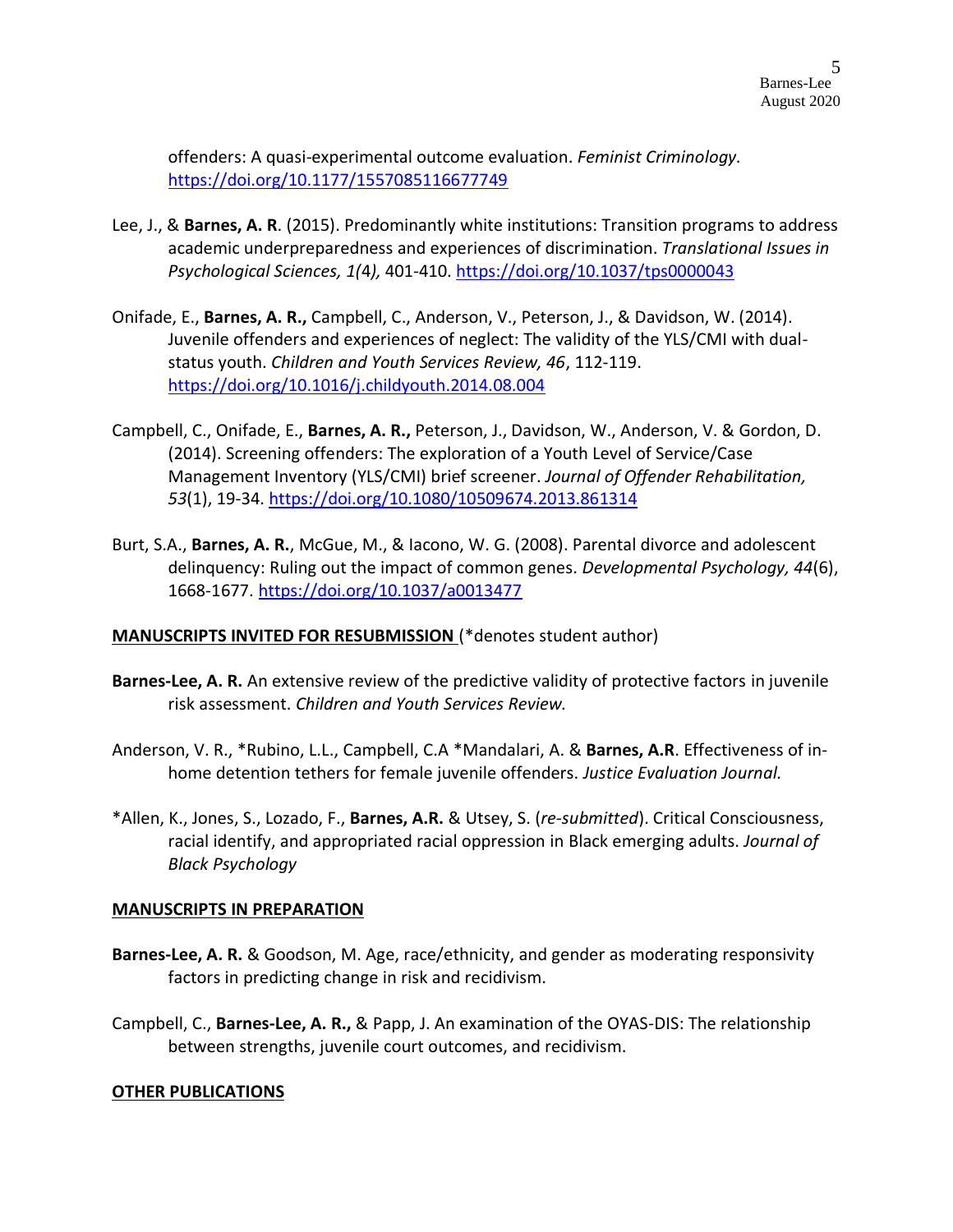**Barnes, A. R.** (*2019*). Females, race, and ethnicity in prison. In *The Encyclopedia of Women and Crime.* New York, NY: John Wiley & Sons, Inc. <https://doi.org/10.1002/9781118929803.ewac0192>

#### **CONFERENCE PRESENTATIONS** (\*denotes student author)

- **Barnes-Lee, A. R.**, Liberman, A., Hickman, S., St. John, V. (2020). Racial disparities in the juvenile justice system: Addressing racial bias in risk and needs assessment. Roundtable paper to be presented at the Criminology Consortium Virtual Conference, November 18-20.
- **Barnes-Lee, A. R.** (2020). Parental racial socialization as a mechanism to reduce racial disparities in delinquency and school-based discipline. Paper to be presented at the Black Doctoral Network National Virtual Conference, October 29-31.
- **Barnes-Lee, A. R. (**2020). Parental racial socialization as a mechanism to reduce racial disparities in delinquency and school-based discipline. Paper accepted for the American Society of Criminology Annual Meeting, canceled due to COVID-19.
- **Barnes, A. R.,** & Campbell, C. A. (2019). Bridging the research-to-practice gap: Understanding the role of strengths in juvenile offender rehabilitation. Roundtable paper presented at the American Society of Criminology, San Francisco, CA. November 13-16.
- **Barnes, A. R.,** (2018). Development of the Protective Factors for Reducing Juvenile Reoffending (PFRJR). Paper presented at the American Psychology-Law Society Conference, Memphis, TN March 8-10.
- **Barnes, A. R.** (discussant), Anderson, V. & Campbell, C. (co-chairs) (2017). The use of risk assessment tools to inform and evaluate correctional practices and policies. Symposium presented at American Society of Criminology Annual Meeting, Philadelphia, PA, November 15-18.
- **Barnes, A. R.,** & Davidson, W. (2016). Does court supervision reduce recidivism risk? Paper presented at the American Society of Criminology Annual Meeting, New Orleans, LA November 16-19.
- Anderson, V. R., **Barnes, A. R.,** Campbell, C. A., & Davidson, W. S. (2016). Reassessment of juvenile risk: An application of longitudinal multilevel modeling for dynamic risk. Paper presented at the American Society of Criminology, New Orleans, LA. November 16-19.
- **Barnes, A. R.,** & Davidson, W. (2016). Investigating potential racial and gender bias in reducing recidivism risk. Organized panel and presented paper at Society of the Psychological Study of Social Issues Conference, Minneapolis, MN, June 24-26.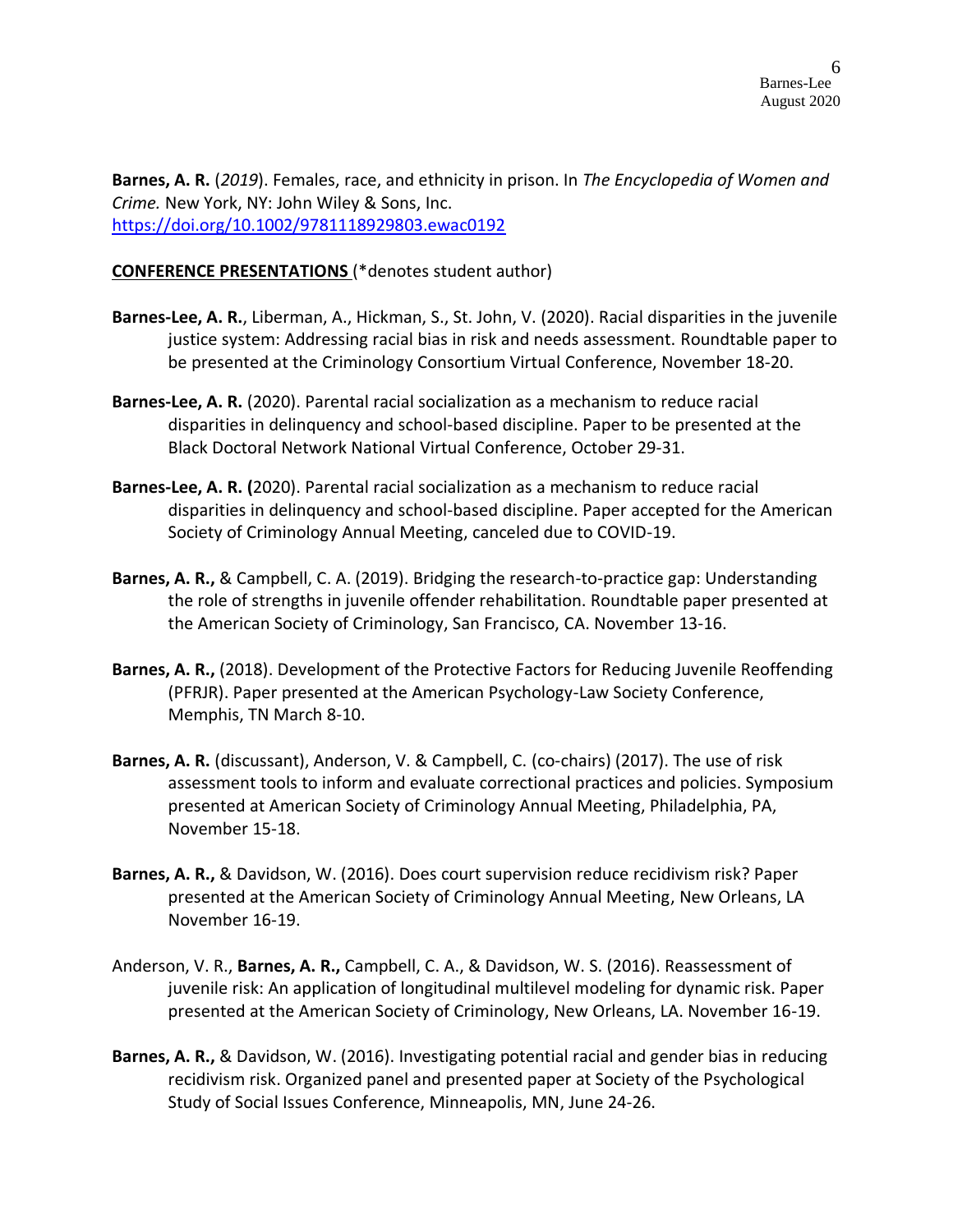- Mills, K., **Barnes, A. R.,** Campbell, N. & \*Short, J. (2015). The role of community psychology in the midst of social unrest: A #BlackLivesMatter conversation. Roundtable presented at the Society for Community Research and Action Biennial Meeting in Lowell, MA, June 25-28.
- **Barnes, A. R.,** Campbell, C., & Onifade, E. (2014). Examining disparities in the context of risk assessment. Roundtable presented at the American Society of Criminology Annual Meeting, San Francisco, CA, November 19-22.
- **Barnes, A. R.**, & Davidson, W. (2014). Probation and its relationship to future delinquency. Alliance for Graduate Education and the Professoriate Fall Conference in East Lansing, MI, September 13.
- Anderson, V., **Barnes, A. R.**, & Davidson, W. (2013). Adolescents' risk for recidivism in truancy court: An assessment of gender. Midwest Ecological-Community Psychology Conference in Chicago, IL, November 15-16.
- Campbell, N., \*Mandalari, A., Anderson, V., **Barnes, A. R.**, & Davidson, W. (2013). Evaluating the effects of a court-run alternative school. Midwest Ecological-Community Psychology Conference in Chicago, IL, November 15-16.
- \*Mandalari, A., Campbell, N., Anderson, V., **Barnes, A. R.**, & Davidson, W. (2013). Effectiveness of an evening report court program: Applications of criminogenic assessment. Midwest Ecological-Community Psychology Conference in Chicago, IL, November 15-16.
- Camacho, L., Nnawulezi, N., & **Barnes, A. R.** (2013). Examining the role of perspective taking as a method in acknowledging subtle bias among future health care practitioners. Cross-Cultural Health Care Conference, Honolulu, Hawaii, February 8-9.
- **Barnes, A. R.**, Campbell, C., Davidson, W., Onifade, E., Peterson, J., & Anderson, V. (2012). The differential predictive validity of the Youth Level of Service/Case Management Inventory based on race/ethnicity. American Criminal Justice Sciences Conference in New York, New York, March 13-17.
- **Barnes, A. R.**, & Davidson, W. (2012). The Youth Level of Service/Case Management Inventory: Predicting recidivism across race/ethnicity. Black Graduate Student Association Conference in East Lansing, MI, February 7.
- **Barnes, A.R.,** & Burt, S. A. (2007). The origins of the association between the marital relationship and adolescent delinquency: Findings from an adoption study. Committee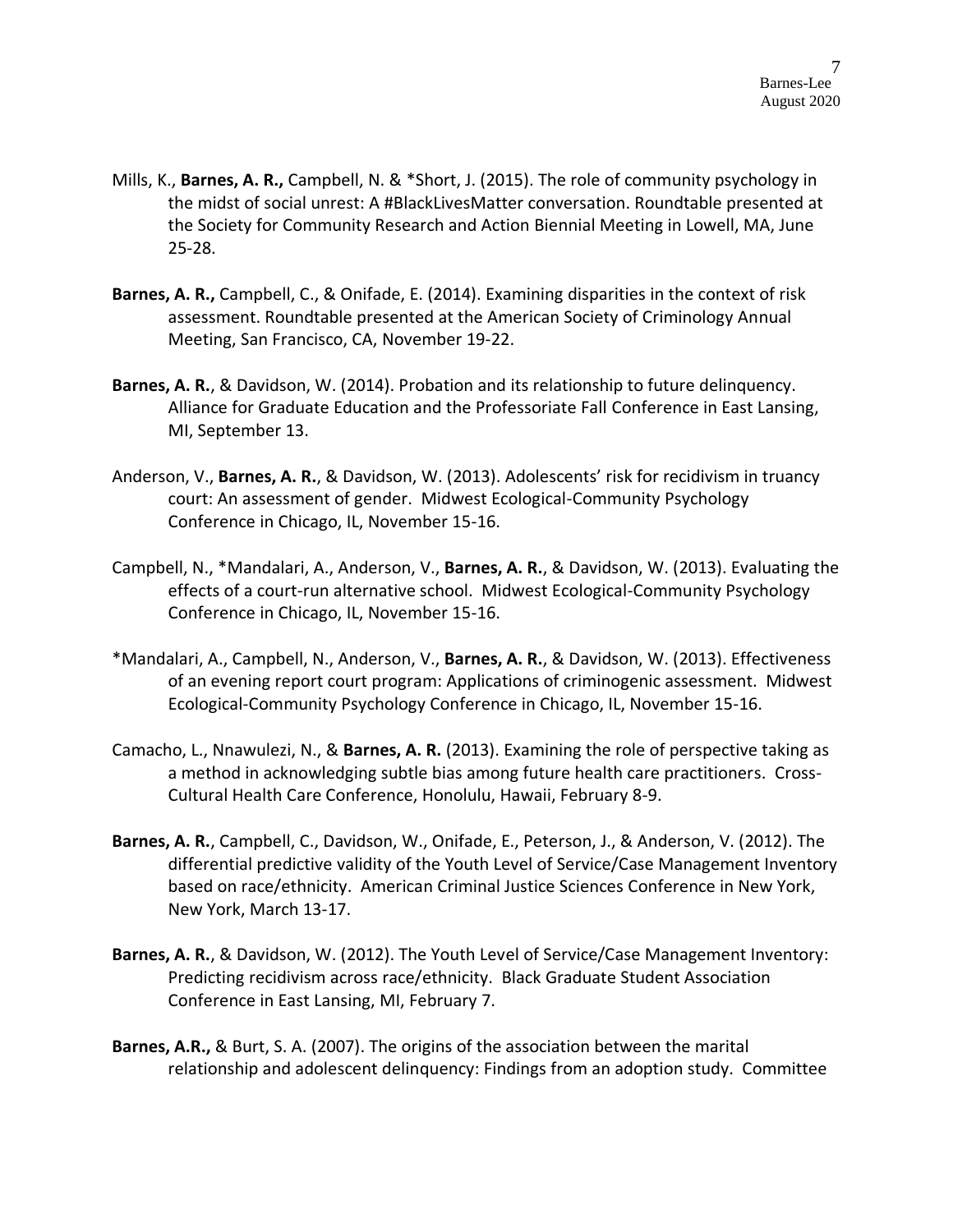on Institutional Cooperation/Summer Research Opportunity Program (CIC/SROP), Purdue University, West Lafayette, IN, July 10.

**POSTER PRESENTATIONS** (\*denotes undergraduate student author)

- \*Smith, J. & **Barnes, A. R.,** (2019). An extensive review of the predictive validity of protective factors in juvenile risk assessment. Academy of Criminal Justice Sciences Annual Meeting, Baltimore, MD March 26-30.
- \*Lowrance, Campbell, & **Barnes, A. R.,** (2018). Correlates of change in criminogenic needs: An examination of juvenile probationers pre and post adjudication. Academy of Criminal Justice Sciences Annual Meeting, New Orleans, LA February 13-17.
- \*Rowles, S., **Barnes, A. R.,** Mandalari, A. & Davidson, W. (2017). Trauma and risk of recidivism: Examining Gender Differences with Juvenile Offenders. Academy of Criminal Justice Sciences Annual Meeting, Kansas City, MO, March 21-25.
- \*Bagnasco, S., **Barnes, A. R.,** Mandalari, A. & Davidson, W. (2017). Juvenile risk assessment: Criminogenic needs of substance-abusing juvenile offenders. Academy of Criminal Justice Sciences Annual Meeting, Kansas City, MO, March 21-25.
- \*Kus, D., Mandalari, A., **Barnes, A. R.** & Davidson, W. (2017). Exploring the relationship between sexual victimization and risk of re-offending among juvenile sex offenders. Academy of Criminal Justice Sciences Annual Meeting, Kansas City, MO, March 21-25.
- \*Sinclair, A., Mandalari, A., **Barnes, A. R.** & Davidson, W. (2017). Examining the impact of parental stress on traumatic experiences in juvenile offenders involved with intensive neglect and family support services. Academy of Criminal Justice Sciences Annual Meeting, Kansas City, MO, March 21-25.
- \*England, K., **Barnes, A. R.,** Campbell, N., Mandalari, A. & Davidson, W. (2016). Juvenile risk assessment: Do you new cut-off scores for female offenders matter? University Undergraduate Research and Arts Forum, East Lansing, MI, April 10.
- **Barnes, A. R.,** & Davidson, W. (2016). Investigating Changes in Risk of Reoffending for White and Minority Young Probationers. Poster presented at the Society for Research on Adolescence Biennial Meeting, Baltimore, MD, March 31- April 2.
- \*Guntupalli, C., **Barnes, A. R.,** Anderson, V., Peterson, J. & Davidson, W. (2014). Predicting juvenile sex offending: The incremental validity of the JSOAP-II and YLS/CMI. Society on Research for Adolescence Biennial Meeting, Austin, TX, March 20-22.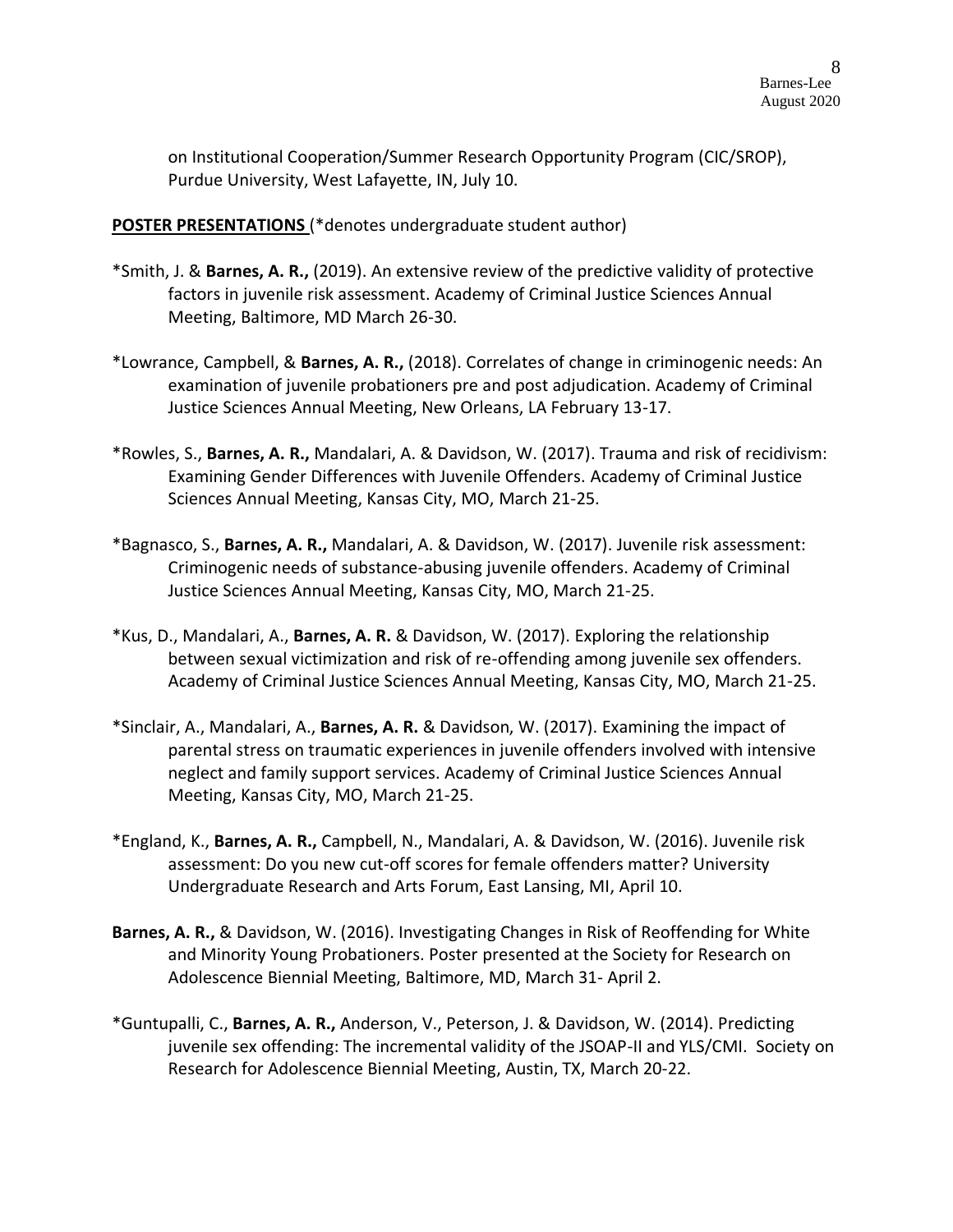- Campbell, N., **Barnes, A. R.**, & Davidson, W. (2014). Understanding the need profiles and patterns of recidivism among juvenile offenders with varying educational risk levels. Midwest Ecological-Community Psychology Conference in Lisle, IL, October 24-25.
- \*Morton, C., **Barnes, A. R**., Anderson, V., Petersen, J. & Davidson, W. (2013). Disproportionate minority contact: Trends in the juvenile justice system. Academy of Criminal Justice Sciences Annual Meeting, Dallas, TX, March 19-23.
- **Barnes, A. R.**, Campbell, C., Davidson, W., Onifade, E., Peterson, J., & Anderson, V. (2012). Risk assessment: Does race matter? Academy of Criminal Justice Sciences Annual Meeting in New York, NY, March 13-17.

#### **INVITED TALKS, FACILITATED TRAININGS AND WORKSHOPS**

Psychological coping skills to deal with unemployment uncertainty: COVID's impact on the 2020 job market. Michigan State University, East Lansing, MI. Webinar presented May 14, 2020.

Disrupting criminalization in education. Virginia Commonwealth University, Center for Public Policy. Richmond, VA. Presented December 4, 2019.

Strengths-based assessment and rehabilitation. University of Virginia, Department of Psychology, Charlottesville, VA. February 11, 2019.

How can protective factors guide case management? Ingham County 30th Judicial Circuit Court Family Division Risk Assessment Training. Lansing, MI. March 17 and March 31, 2017

Social implications of advancement in prison technology. Michigan State University, East Lansing, MI. April 7, 2016

Cultural beliefs and attitudes towards psychological help seeking. Alliance for Graduate Education and the Professoriate Meeting. Michigan State University, East Lansing, MI. July 9, 2015

Improving Risk Assessment: Why should we assess risks and strengths? Ingham County 30th Judicial Circuit Court Family Division Risk Assessment Training. Lansing, MI. October 23 and October 30, 2015

Using the Youth Level of Service/Case Management Inventory to inform case planning. Juvenile Justice Association of Michigan Conference. Lansing, MI. March 14, 2014

Star Power: An interactive simulation of power and oppression. Michigan State University, Department of Psychology. East Lansing, MI. January 2012; February 2013; February 2014.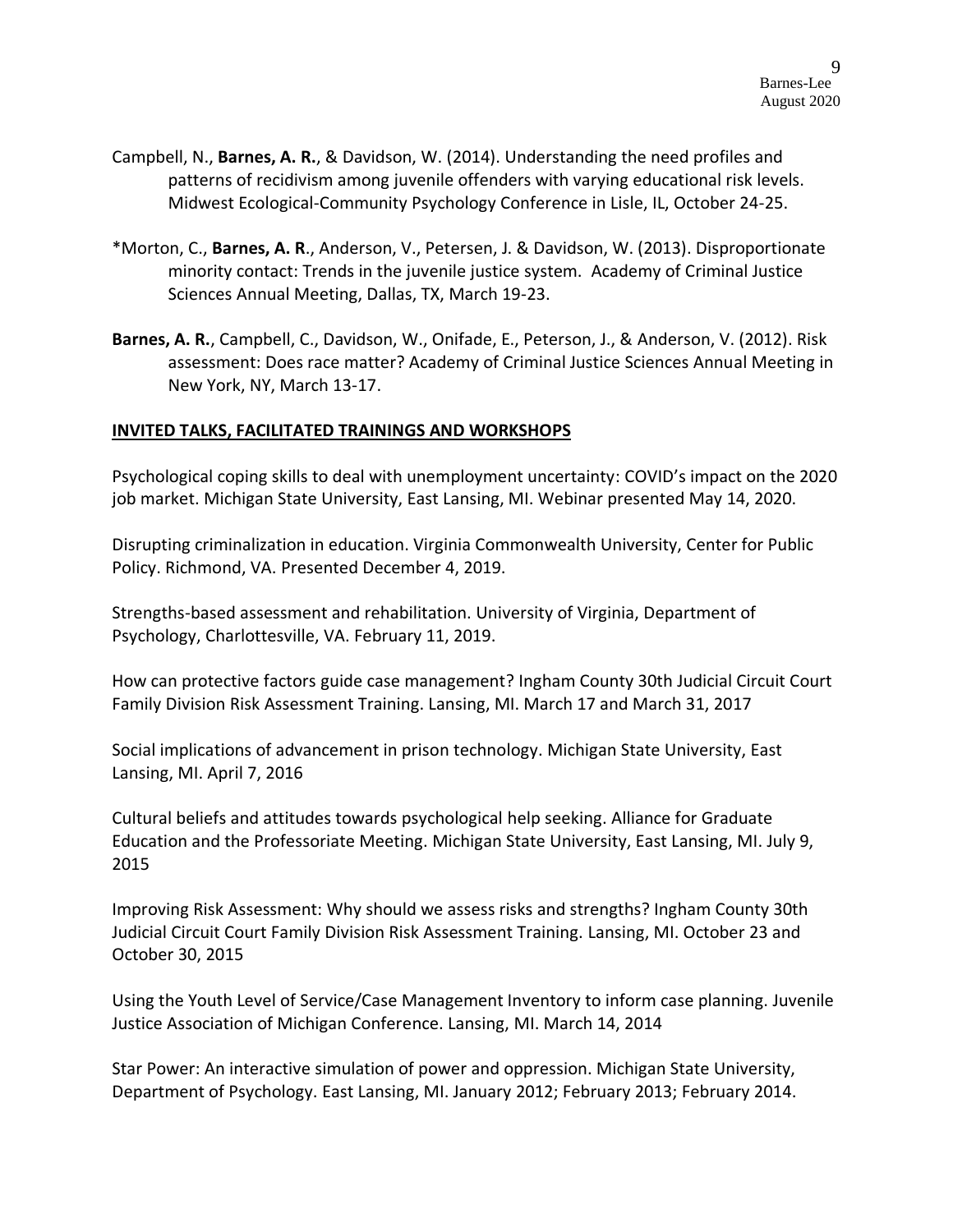#### **PROFESSIONAL DEVELOPMENT**

Uplifting Women and Girls of Color Through Antiracist Pedagogy, Practice, and Policies presented by American University Institute on Education, Equity & Justice Virtual Conference, June 22-24.

Inclusive Teaching in the Online Classroom presented by The Chronicle of Higher Education. Completed May 1, 2020.

Faculty Success Program presented by National Center for Faculty Development and Diversity To be completed August 2019-November 2019. Topics Included: Building a publishing pipeline, navigating politics, achieving work-life balance.

Outcome and Impact Assessment. Three-day course presented by The Evaluator's Institute. Topics included: Monitoring and tracking approaches to assessing outcomes, experimental and quasi-experimental methods, issues related to detecting meaningful effects. Completed course July 2019.

Society for Community Research and Action Biennial Meeting. *Ecological Praxis: System Complexity, Cycles of Action, and Extending Our Metaphors with the Natural World*. Chicago, IL, June 26-29, 2019.

American Society of Criminology Annual Meeting. *Institutions, Culture, and Crime*. Atlanta, GA November 14-17, 2018.

Virginia Commonwealth University Office of the Provost Academic Writing Retreat. Presented by award-winning scholar and owner of Inkwell Writing Retreats, Michelle Boyd, Ph.D. Topics included: Strategies to jumpstart writing, managing writing barriers, finding flow. Richmond, VA. November 2018.

Treatment Effects Analysis. Four-week online course presented by Statistical Horizons. Topics included: Outcomes frameworks, exact matching, effect heterogeneity, propensity score matching, and nearest-neighbor matching. Completed course July 2018.

Virginia Commonwealth University Division of Community Engagement 2-day Institute. Topics included: Research and service-learning, community-academic partnership, and inclusive collaboration. Richmond, VA. May 2018.

Media Training pre-workshop presented by Crime and Justice Research Alliance. Topics included: Establishing relationships with reporters, managing tough questions, leveraging social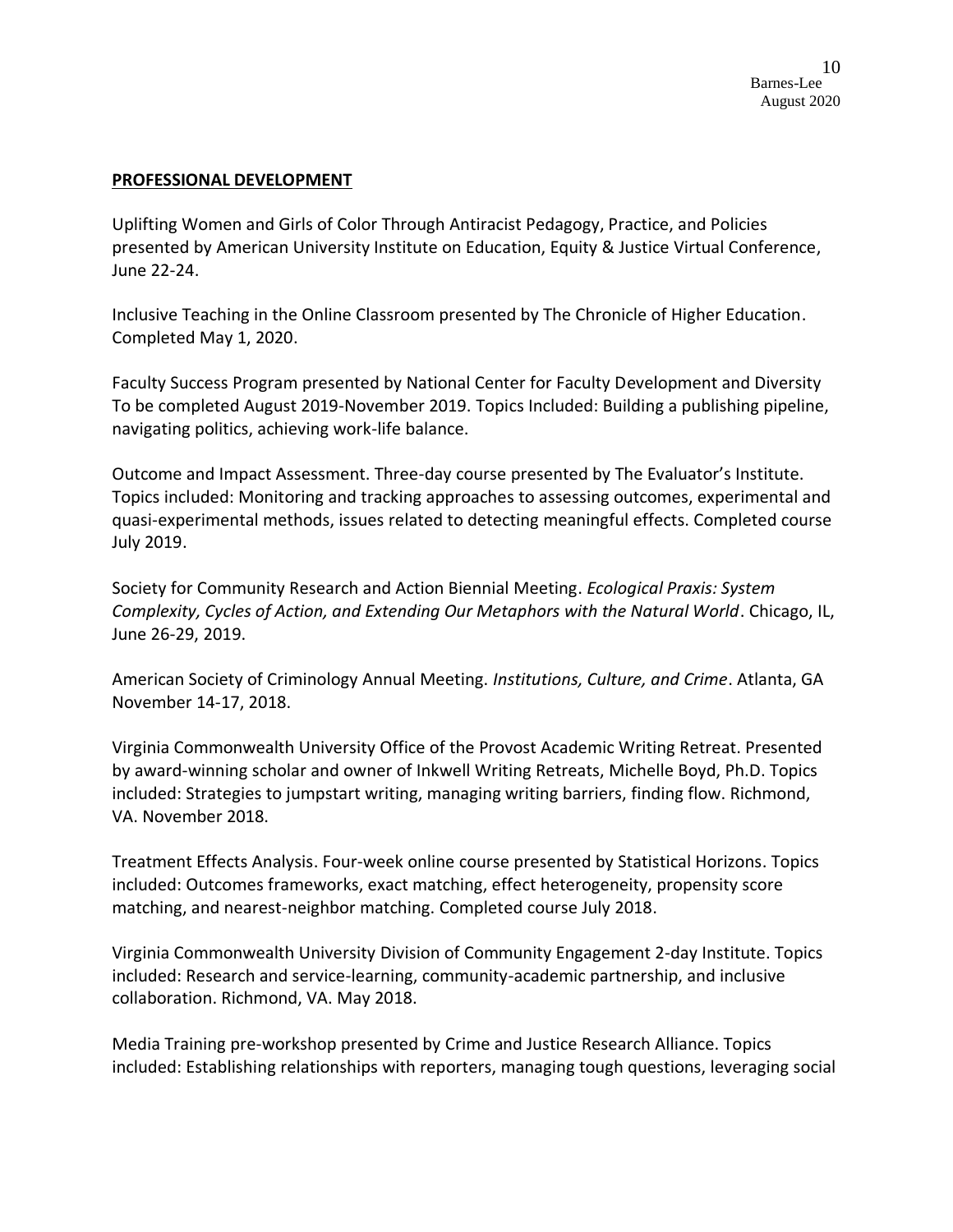media to ensure research is accurately represented, and live broadcast role-playing. The American Society of Criminology Annual Meeting. Philadelphia, PA. November 2017.

12<sup>th</sup> Annual HIGHER Ground Women's Leadership Conference. Presented by Grace E. Harris Leadership Institute at Virginia Commonwealth University. Richmond, VA. November 2017.

Equity, diversity and inclusion series II: Creating safe workspaces and environment within our disciplines. Presented by L. Douglas Wilder School of Government and Public Affairs' Building Inclusive Communities (BIC) facilitators. Virginia Commonwealth University, Richmond, VA. October 2017.

Teaching less to do more: Balancing instructor prep and student engagement in active learning. Presented by Center for Teaching and Learning Excellence. Virginia Commonwealth University, Richmond, VA. October 2017.

Equity, diversity and inclusion series I: Creating safe workspaces and environment within our classrooms. Presented by L. Douglas Wilder School of Government and Public Affairs' Building Inclusive Communities (BIC) facilitators. Virginia Commonwealth University, Richmond, VA. April 2017.

Dissertation Bootcamp. Presented by National Center for Faculty Development and Diversity. May 2016-August 2016.

Survival Analysis workshop presented by Michigan State University Center for Statistical Training and Consulting. Topics included: Survival analysis, event history modeling, and duration analysis. East Lansing, MI. January 2016

## **MEDIA**

How do Alternative Schools Lead to Positive Outcomes for At-Risk Students? https://news.vcu.edu/article/How\_do\_alternative\_schools\_lead\_to\_positive\_outcomes\_for\_at risk

Panel Explores Criminalization of Trauma in Schools https://wilder.vcu.edu/news-and-events/news-articles/panel-explores-criminalization-oftrauma-in-schools-.html

VCU Faculty Participate in Fall 2019 Faculty Success Program <https://provost.vcu.edu/about/news/feeds/fsp-fall-2019.html>

Barnes Publishes Study on Impact of Risk assessment in Reducing Disparities Among Juvenile **Offenders** 

https://wilder.vcu.edu/news-and-events/news-articles/barnes-study-.html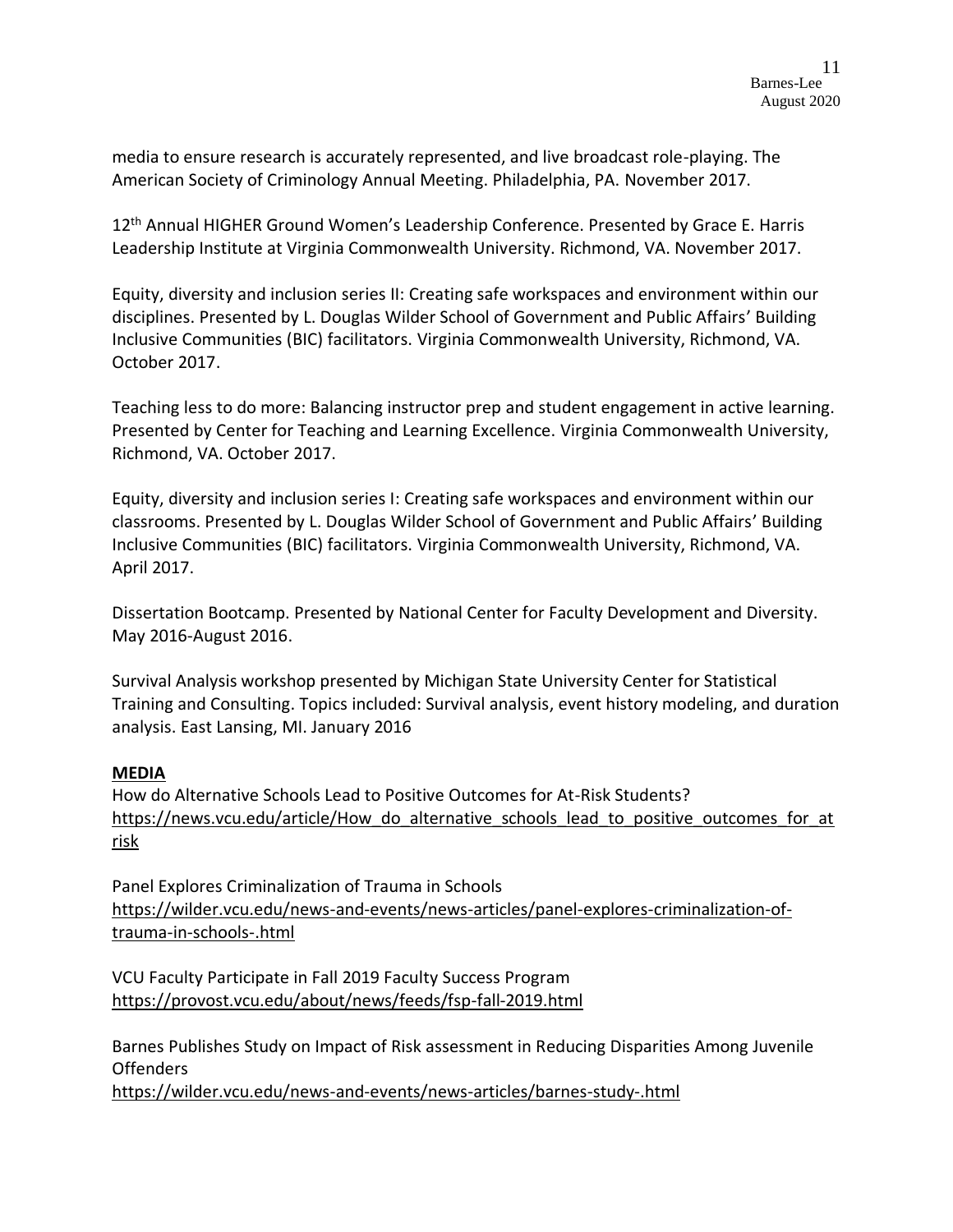ASPiRE Announces Three New Faculty Fellows, New Format [https://aspire.vcu.edu/news/aspire/aspire-announces-three-new-faculty-fellows-new](https://aspire.vcu.edu/news/aspire/aspire-announces-three-new-faculty-fellows-new-format.html?utm_source=newsletter&utm_medium=email&utm_campaign=weekly-update)[format.html?utm\\_source=newsletter&utm\\_medium=email&utm\\_campaign=weekly-update](https://aspire.vcu.edu/news/aspire/aspire-announces-three-new-faculty-fellows-new-format.html?utm_source=newsletter&utm_medium=email&utm_campaign=weekly-update)

Diversity Committee's New Name and New Members Focus on Inclusion

[https://wilder.vcu.edu/news-and-events/news-articles/diversity-committees-new-name-and](https://wilder.vcu.edu/news-and-events/news-articles/diversity-committees-new-name-and-new-members-focus-on-inclusion-.html)[new-members-focus-on-inclusion-.html](https://wilder.vcu.edu/news-and-events/news-articles/diversity-committees-new-name-and-new-members-focus-on-inclusion-.html)

Wilder School Celebrates Fresh Faces, Promotions <https://wilder.vcu.edu/news-and-events/news-articles/new-faculty--promotions-.html>

#### **TEACHING EXPERIENCE**

## 2019 (1 semester) **Current Issues in Juvenile Justice**

*Course Description: This course examines key issues facing the modern American juvenile justice system, including special procedures designed for juvenile offenders and young persons involved in the child welfare system. This course will integrate social science research, juvenile justice policy and legal scholarship pertaining to current law and policy controversies in juvenile justice.*

## 2018-2019 (3 semesters) **Introduction to Criminal Justice**

*Course Description: This course provides an overview of the criminal justice system in the United States. You will learn about the history, purpose and operations of the major aspects of the system: law enforcement, courts, and corrections. In addition, this course focuses on how crime impacts victims, offenders, and criminal justice actors. This course will also highlight important topics in diversity, public policy, and reform efforts.*

## 2018-2019 (2 semesters) **Senior Seminar Writing Intensive Course**

*Course Description: A writing-intensive course designed to assist students in thinking critically and applying acquired knowledge regarding the challenges faced by practitioners, victims, and offenders in the criminal and juvenile justice systems. Scholarly articles, current events, and case studies of different viewpoints will be employed to develop students' ability to critique and articulate an argument in support of, or against presented criminal justice policies and practices.*

# 2017-2019 (3 semesters) **Juvenile Justice**

*Course Description: This course examines all aspects of the juvenile justice system including special procedures designed for juvenile offenders and young persons involved in the child welfare system. Specifically, students learn the history of the juvenile justice system, theories of juvenile delinquency, the process in which law enforcement and courts manage youth, as well as evidenced-based approaches to juvenile offender rehabilitation.*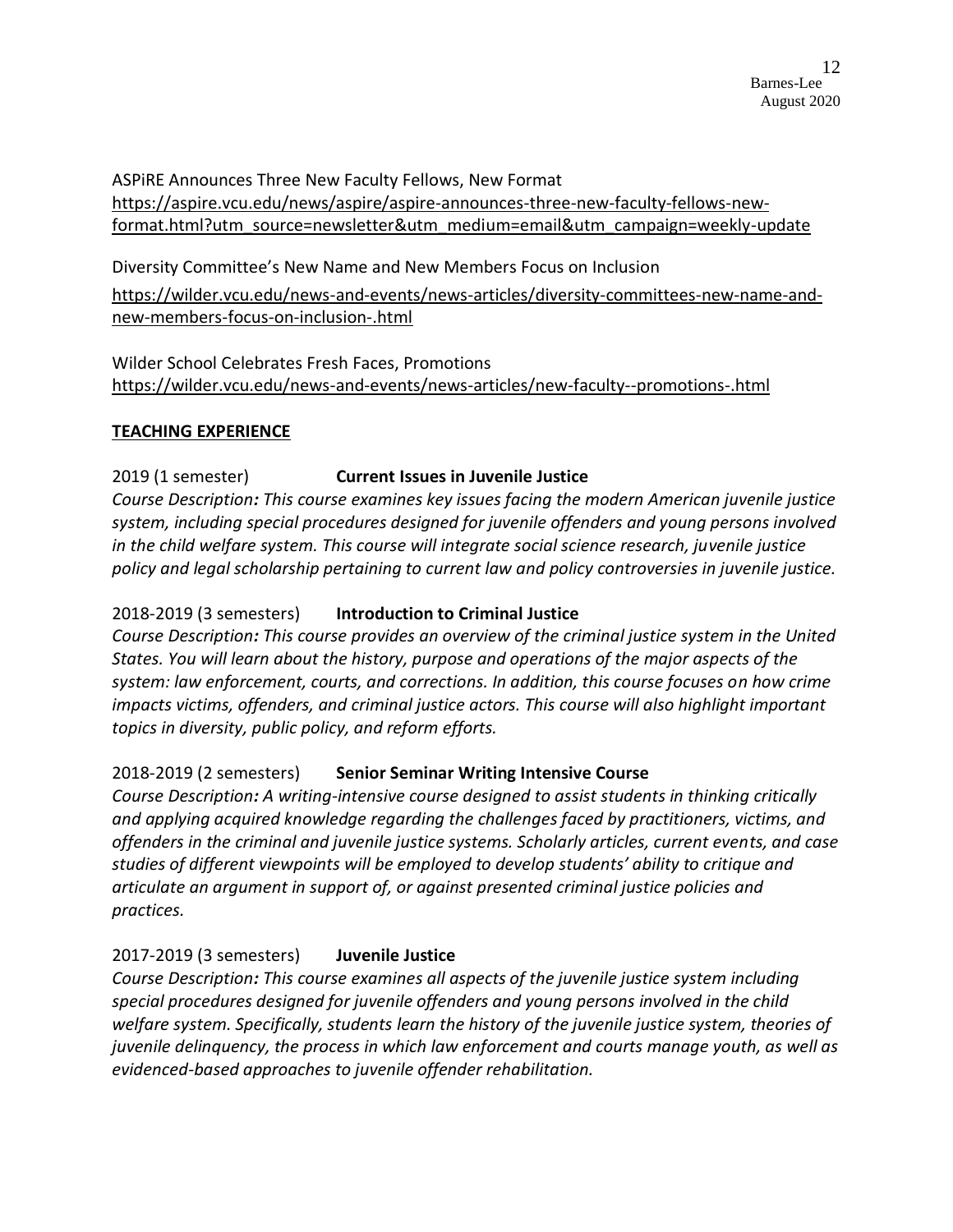## 2015-2017 (6 semesters) **Special Topics in Juvenile Justice**

*Course Description: The course is a three-semester independent research opportunity for students interested in the juvenile justice system. The research collaborative involves a partnership between Michigan State University and a local juvenile court. Students are taught introductory juvenile justice concepts, evidence-based practices, data entry, data management, and basic statistical analyses. Independent research projects are presented to court administration and at a national conference.*

#### 2012-2015 (10 semesters) **Adolescent Diversion, Programming and Interventions**

*Course Description: The course is a two-semester, community practicum course in which the first semester includes training in topics including empathy, crisis mediation, and strengths-based philosophies. Following training, students are assigned to work with a first-time juvenile offender (referred by the local court) and are responsible for developing a goal-driven intervention that will divert a young offender from the juvenile justice system.*

#### 2014 (1 semester) **Introduction to Community Psychology**

*Course Description: Community psychology is the study of how individuals are connected to their environments. An individual's environment can broadly include their families, community, or culture. Community psychology emphasizes the mitigation of social problems by examining factors beyond individual characteristics. In this course, students are introduced to the basic theories, values, and research methodologies associated with community psychology and related disciplines.* 

## **MENTORING/COMMITTEE WORK**

- 2018 **M.A. Counseling Psychology Committee Member**, *Critical Consciousness, Racial Identify, and Appropriated Racial Oppression in Black Americans.* Virginia Commonwealth University
- 2017-2018 **Ph.D. Public Policy Committee Member**, *Validation of Virginia's Juvenile Risk Assessment Instrument.* Virginia Commonwealth University

## **COMMUNITY-BASED JUSTICE RESEARCH AND PRACTICAL EXPERIENCES**

- 2018-present **Co-investigator, Barriers and Facilitators to Alternative School Success** Virginia Commonwealth University, Richmond, VA
- 2018-present **Co-Investigator, Health, Culture, and Positive Youth Development Project** Center for Cultural Experiences in Prevention Virginia Commonwealth University, Richmond, VA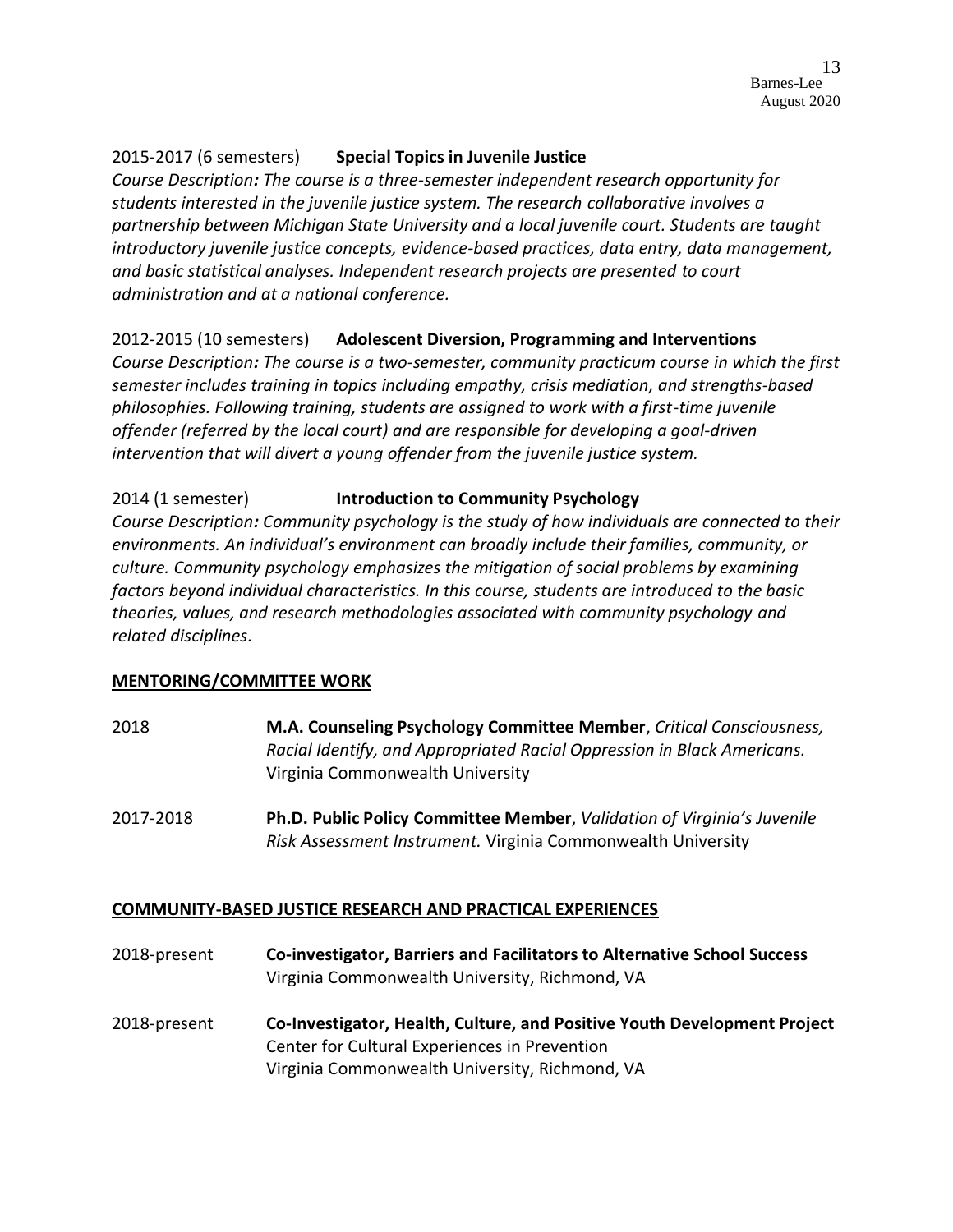| 2018-2020                   | Co-investigator, iCubed Transdisciplinary Core, Disrupting Criminalization<br>in Education                                                                                                                                                 |  |
|-----------------------------|--------------------------------------------------------------------------------------------------------------------------------------------------------------------------------------------------------------------------------------------|--|
|                             | Virginia Commonwealth University, Richmond, VA                                                                                                                                                                                             |  |
| 2017-2019                   | Research Scientist, Ingham County Juvenile Risk Assessment Project<br>Principal Investigator: Caitlin Cavanaugh, Ph.D.<br>Ingham County 30th Judicial Circuit Court-Family Division, Lansing, MI.                                          |  |
| 2011-2017                   | Project Manager, Ingham County Juvenile Risk Assessment Project<br>Principal Investigator: William Davidson, Ph.D.<br>Ingham County 30th Judicial Circuit Court-Family Division, Lansing, MI.                                              |  |
| 2012-2017                   | <b>Multiple Intersecting Identities Research Group</b><br>Principal Investigators: NiCole Buchanan, Ph.D. and Isis Settles, Ph.D.<br>Michigan State University, East Lansing, MI.                                                          |  |
| 2012-2013                   | <b>Research Assistant, Improving Supervision for Women Offenders</b><br>Principal Investigators: Merry Morash, Ph.D.; Jennifer Cobbina, Ph.D.;<br>Deborah Kashy, Ph.D.; Sandi Smith, Ph.D.<br>Michigan State University, East Lansing, MI. |  |
| 2008-2011                   | <b>Residential Youth Specialist</b><br>Supervisor: Demesha Tobias<br>Vista Maria, Dearborn Heights, MI.                                                                                                                                    |  |
| 2008                        | Sex Offender Program Juvenile Court Internship<br>Supervisors: Scott Leroy and John Delano<br>Ingham County 30th Judicial Circuit Court-Family Division Lansing, MI.                                                                       |  |
| 2007-2008                   | <b>Juvenile Detention Specialist</b><br><b>Director: Richard Gentry</b><br>Ingham County Youth Center, Lansing, MI.                                                                                                                        |  |
| <b>DISCIPLINARY SERVICE</b> |                                                                                                                                                                                                                                            |  |

- 2020 **Risk and Needs Assessment Advisory Group Expert** Senior Policy Advisor: David A. D'Amora, M.A. The Council of State Governments Justice Center Risk and Needs Assessment Advisory Group, New York, NY.
- 2017-present **Journal Ad Hoc Reviewer** *Criminology & Public Policy*